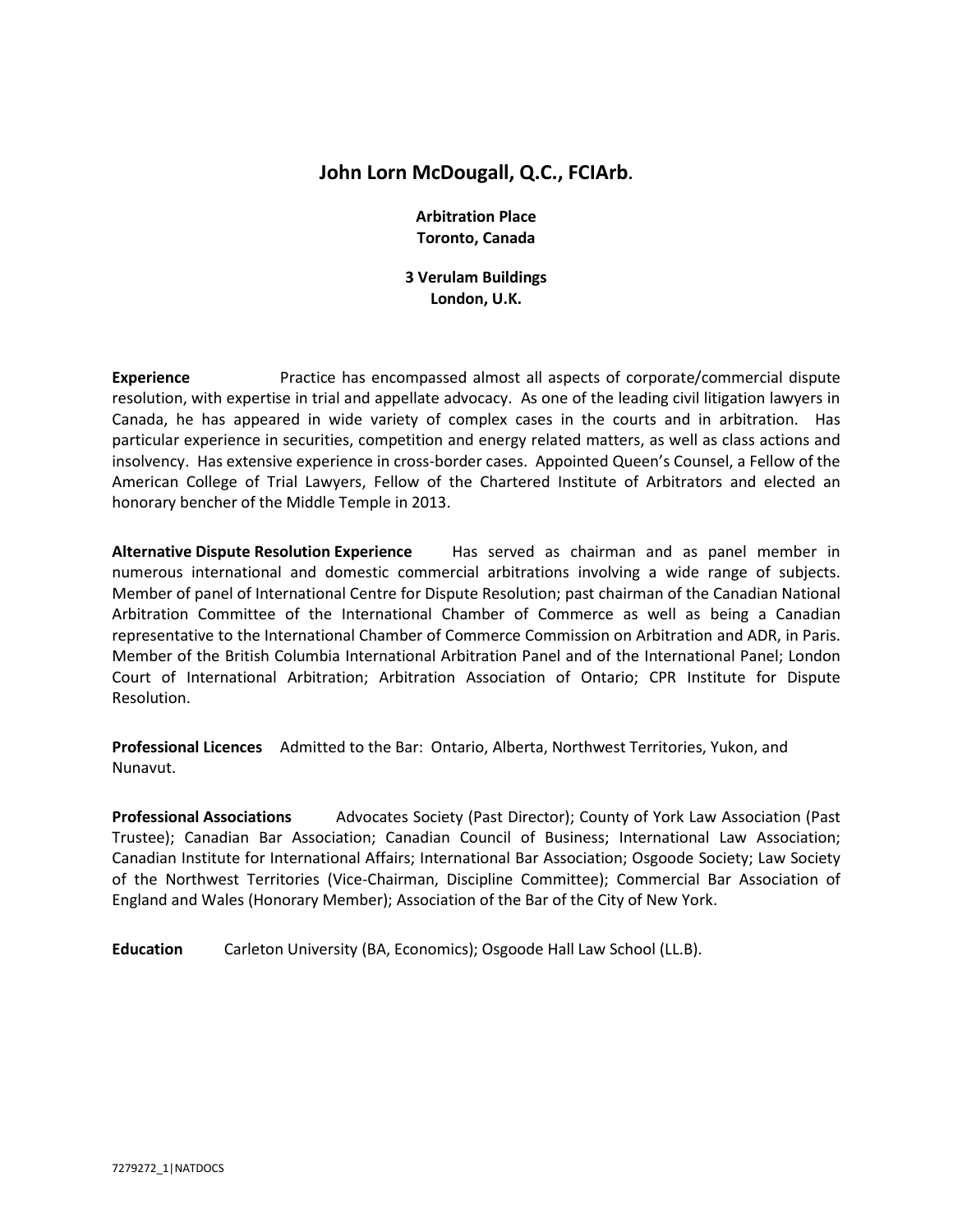### **Arbitration Appointments**

Past cases have involved contracts, franchises, securities, insurance and reinsurance, joint ventures, oil and gas, heavy equipment, IT technology, source codes, fiduciary obligations and general corporate disputes. Significant cases in the last several years include:

Chair of an arbitration tribunal in a major re-insurance arbitration subject to New York law held in Bermuda under the Bermuda International Conciliation and Arbitration Act. Issues included the role and function of the Financial Services Administration in the sale of life insurance in Britain and the interpretation of the relevant insurance and re-insurance contracts.

Chair of an arbitration tribunal constituted under the rules of the International Centre for Dispute Resolution (ICDR) involving a dispute between the Canadian partially-owned subsidiary of a New York brokerage firm. The case involved issues of fiduciary responsibilities and contract interpretation.

Chair of the ICC arbitration arising out of frauds at an Austrian Bank, subject to New York law, seated in New York City.

Chair of an ICDR arbitration arising out of claims between reinsurance and medical insurance providers in the USA. Subject to California law seated in New York City.

Member of an arbitration tribunal convened to appraise the value of two properties under long term leases in the premier rental area of Toronto.

Member of an arbitration tribunal constituted under ICDR rules which heard a dispute between a Swiss based commodities broker and a U.S. based aluminum smelter. The issue was centred on the question whether the feedstock supplier was entitled to declare force majeure with respect to its contractual obligations because of the prevailing economic condition. The case was conducted under New York law and was seated in New York City.

Member of the arbitration tribunal involving a dispute between a Saudi Arabian investor in a venture capital firm arising from allegations of improvident investments and misrepresentation. The hearings were held in San Francisco and London, England and the arbitration was conducted under California law.

Chair of an *ad hoc* arbitral tribunal hearing a dispute between a major US-based global vendor of office hardware and a European-based vendor of software. The issues included the ownership and alleged misuse of source codes.

### **Publications and Papers**

- 2012 PLC Dispute Resolution Handbook/Arbitration Handbook 2010-2012
- 2011 International Arbitration & Dispute Resolution Guide Canada, Global Business Magazine.
- 2011 New ICC Rules on Arbitration: Emergency Arbitrator Provisions, 6<sup>th</sup> Annual ICC Conference, New York, September 10-20, 2011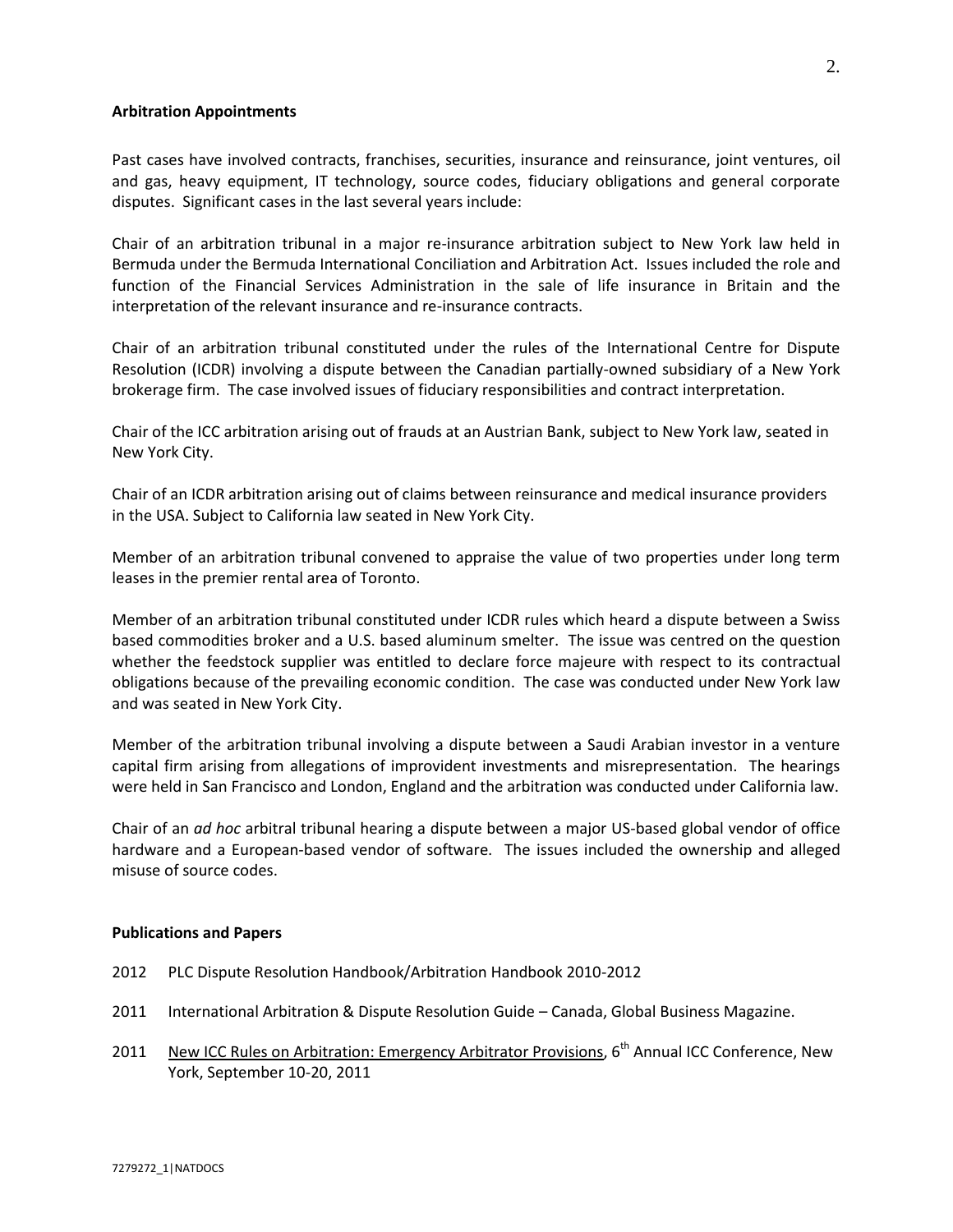- 2010 Avoiding Dysfunctional Tribunals Chemistry Compromise and Dissent, WCART 4<sup>th</sup> Annual Energy Arbitration Conference, May 12, 2010
- 2009 Approaches to Fairness & Efficiency in International Arbitrations, ICC Commission on Arbitration, October 16, 2009
- 2009 Recent Developments in Securities Class Actions, OBA Class Actions Colloquium, December 1, 2009
- 2009 Doing Arbitrations Under ICC, ICDR or LCIA Rules: Special Differences You Won't Want to Miss, International Arbitration Symposium, Toronto, June 5, 2009
- 2009 Why a Defendant-Proposed Alternative Dispute Resolution Process Can and Sometimes Should be the Preferable Procedure, with Timothy Banks,  $6<sup>th</sup>$  National Symposium on Class Actions, Osgoode Hall Law School, York University, April 2-3, 2009
- 2008 Distribution of Powers in the Canadian Legal System: What US Lawyers Should Know, with Timothy Banks, published in Lexpert Magazine, November 2008 (pp. 106 – 111)
- 2008 Challenge of Arbitrators: Institutional Issues, member of faculty at ITA-CBA Joint Conference on International Arbitration, Sao Paulo, Brazil, September 21 – 23, 2008
- 2008 Update on Enforcement and Challenges to Arbitral Awards, member of faculty at ICDR North American Dispute Resolution Series "ADR After NAFTA", Chicago, Illinois, April 24 – 25, 2008
- 2008 The Internationalization of International Commercial Arbitration, delivered at Pacific Rim Advisory Council's Paris Conference, April 15, 2008
- 2008 Last Impressions: The Role of Closing Argument, delivered at The Advocates' Society's Civil Litigation Skills Certificate Program, A Trial from A to Z, April 3, 2008
- 2007 Behaviour Modification in Class Actions: A Chimera?, published in Butterworth's Class Action Defence Quarterly, Volume 2, Number 2, December 2007
- 2007 Trends in International Commercial Arbitration, delivered at the Law Society of Upper Canada "Advanced Commercial Arbitration" Conference, Toronto, Ontario, April 30, 2007
- 2007 Some Thoughts on Problem Areas in International Commercial Arbitration, delivered at The International Law Section of the State Bar of Texas, San Antonio, Texas, March 30, 2007
- 2006 The Role of ADR in Cross-Border Canadian Corporate Restructuring, delivered at the International Bar Association's "Restructuring Among the Ruins", Athens, Greece, May 7 – 9, 2006
- 2006 What Can Be Learned from Procedures in International Commercial Arbitration, delivered at The Canadian Institute's "Managing Complex Litigation", Toronto, April 24 – 25, 2006 and published in The Advocates' Society Journal, Spring 2007, pp. 21-23.
- 2006 Thoughts on Discovery in International Arbitration, delivered at the ICC International Commercial Dispute Resolution Conference, Charleston, South Carolina, March 26 – 28, 2006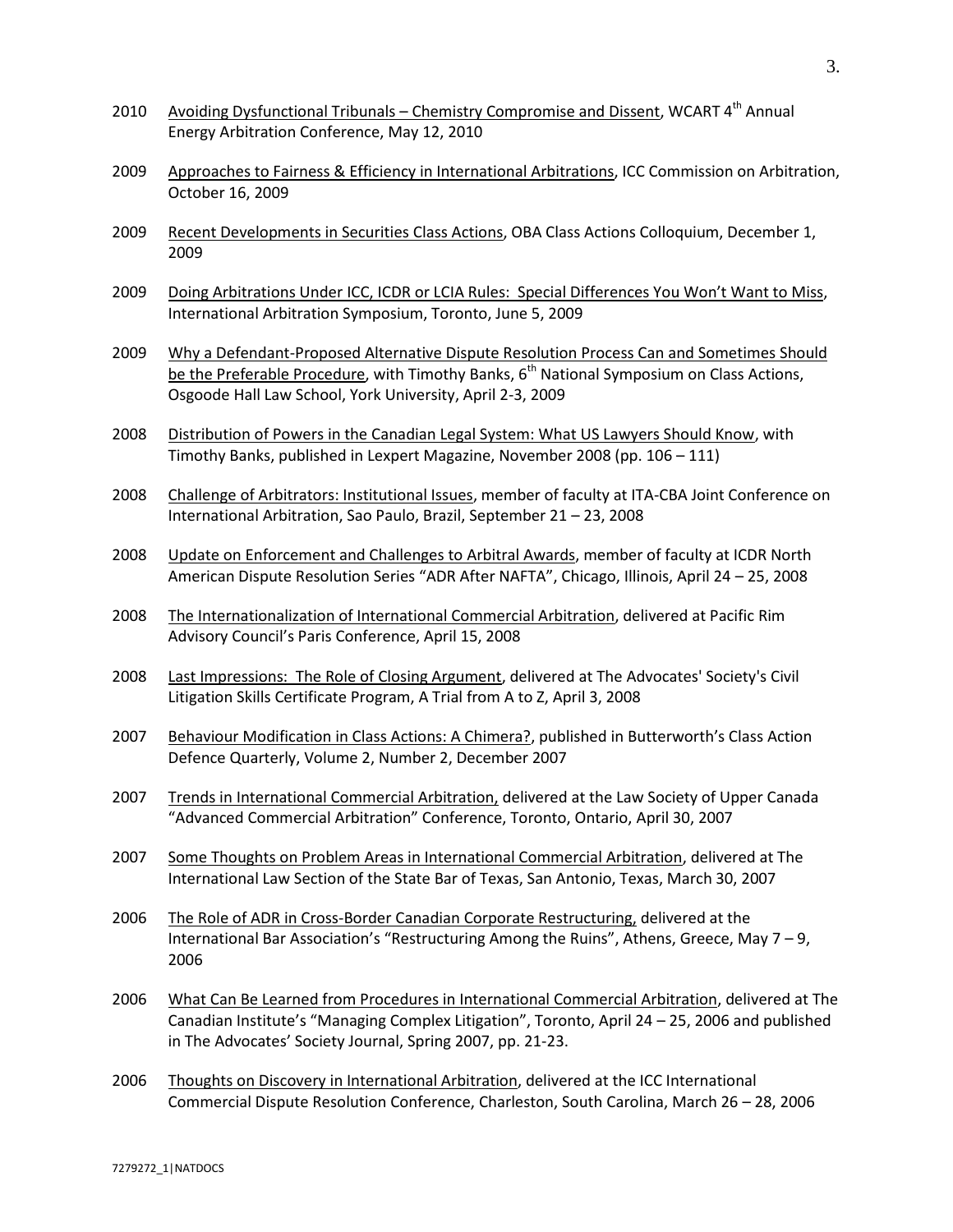and delivered at the Commercial Bar Association's North American Meeting 2006, Rome, Italy, June 2, 2006

- 2005 Establishing Economic Loss, published in Special Lectures, Law Society of Upper Canada, 2005: The Modern Law of Damages, Toronto, April 20 & 21, 2005
- 2004 New Developments in Securities Litigation. Understanding and Minimizing Your Clients' Exposure in Light of Recent Decisions, with James A. Hodgson and Susan Kushneryk, presented at The Canadian Institute's  $4<sup>th</sup>$  Annual Advanced Forum on Securities Litigation, Toronto, November 29 & 30, 2004
- 2004 Vanishing Borders? Recent Developments in U.S. and International Class Actions, presented at The Canadian Institute's 5<sup>th</sup> Annual National Forum on Litigating Class Actions, Toronto, October 1, 2004
- 2004 Privilege Issues and the Barrister's Brief, with Earl Cherniak, Susan Kushneryk and Christine Snow, presented at The Advocates' Society's Advocacy: The Art of Persuasion, Toronto, April 2, 2004 and to the Commercial Bar Association of England and Wales, Barcelona, June 2004.
- 2004 Supreme Court of Canada Affirms International Comity in Enforcement of Judgments, with Brian Leonard and Meghan Thomas, published in the International Law Office Legal Newsletter, April 2004.
- 2003 The Nature of Class Actions: Some Thoughts on Recent Developments, with Randy Bennett, presented at The Canadian Institute's  $4<sup>th</sup>$  Annual National Forum on Litigating Class Actions, Toronto, September 30, 2003.
- 2003 Assessing Your Case Before Trial: A Reality Check, presented at The Art and Science of Trial Advocacy conference, co-sponsored by the American College of Trial Lawyers and the Advocates' Society, Toronto, May 2, 2003.
- 2003 Disputes and Alternative Dispute Resolution in Today's Business Environment, Canadian Business Magazine.
- 2002 Product Liability: Recent Developments in Canadian Law, with Meghan Thomas, published in Lexpert Magazine, 2003.
- 2002 The Role of the Forensic Accountant in International Commercial Arbitration, with Michael D. Schafler, presented at the Alliance for Excellence in Investigative and Forensic Accounting Conference, Toronto, September 9, 2002
- 2000 International Jurisdiction Through the Surrender of Sovereignty: A Critical Analysis of the Canadian Approach, with R.S. Bennett, The Commercial Bar Association of England and Wales, presented at Lincoln's Inn, London, May 12, 2000
- 2000 What Happens to the Rights of Canadian Creditors in Cross-Border Insolvencies with Michael D. Schafler, North American Corporate Lawyer; Vol. V, No. 3

#### **Named in:**